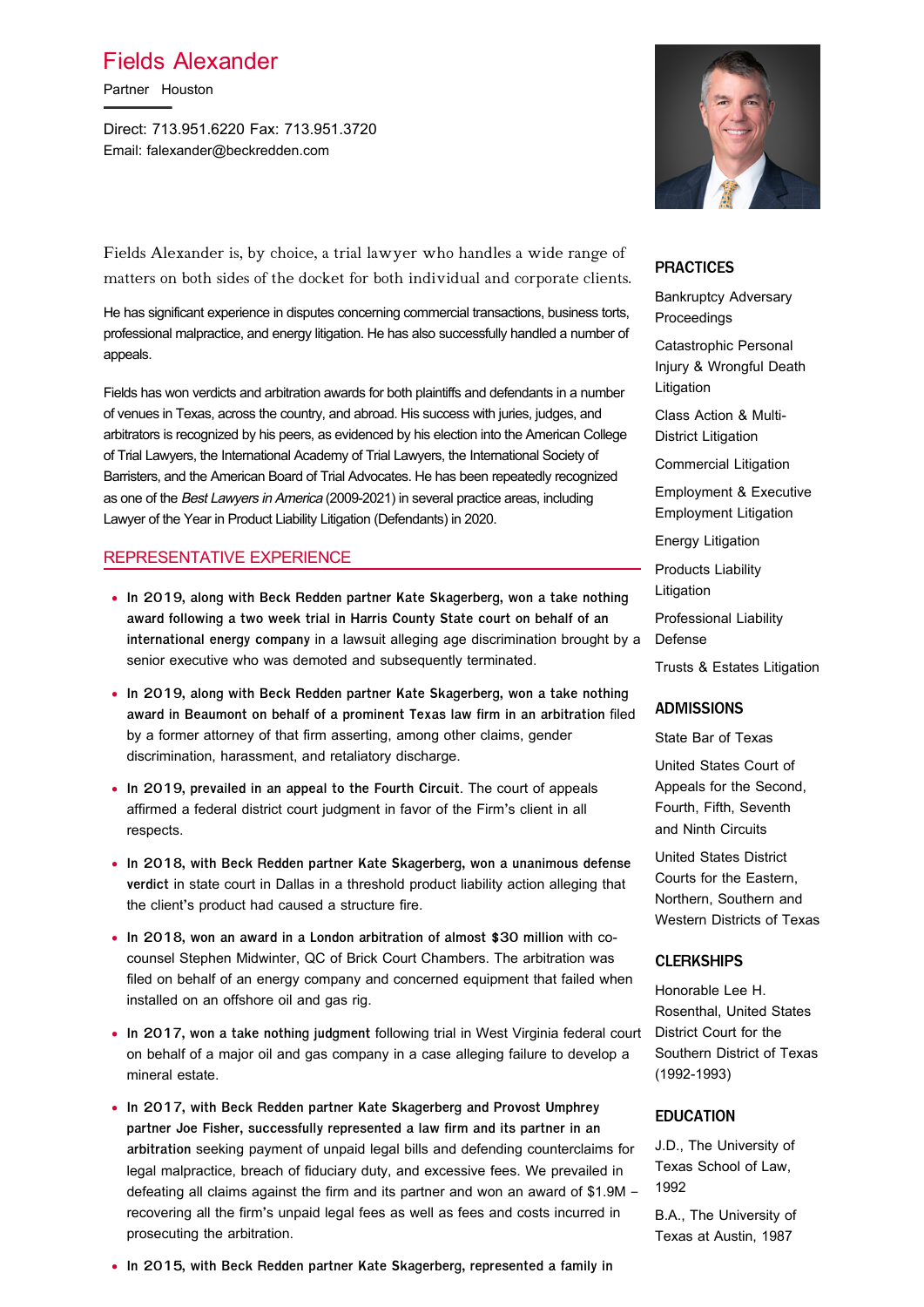**successfully challenging a series of wills** that bequeathed virtually all of a widow's estate to her stockbroker. Following a two week trial in probate court in Jefferson County, Texas, the jury disregarded 15 consecutive wills, finding that the last valid will was one executed in 2006 that left the entire estate to the family.

- **In 2015, successfully defended clients in an arbitration** arising out of a commercial real estate transaction. Claimants were awarded nothing, and were required to pay several hundred thousand dollars in fees and costs to the Firm's clients.
- **In 2014, successfully defended client in a commercial arbitration** alleging fraud, professional malpractice, and general negligence. Claimants sought over \$1 million and were awarded nothing.
- **In 2011, successfully defended an arbitration brought by General Electric** with Beck Redden partner Russell Post. General Electric sought over \$5M in a business dispute involving alleged indemnity obligations. The Panel ruled in favor of Beck Redden's client, awarding GE nothing.
- **In 2009, represented a plaintiff as lead trial counsel in a commercial dispute in Chicago federal court** with Jones Day's Chicago Office. The jury found for plaintiff on all claims, awarded all sought damages, and rejected all of the defendant's counterclaims. Mr. Alexander subsequently argued the appeal of this judgment before the U.S. Court of Appeals for the Seventh Circuit, which affirmed in all respects.
- **In 2008, successfully defended a client in a commercial real estate arbitration.** Claimant sought over \$1M and was awarded nothing.
- **In 2006, with Beck Redden attorney Joe Redden, successfully defended a strict liability/pharmaceutical case at trial** in a Jefferson County, Texas state court. Defendant stipulated liability and prevailed with the jury on causation.
- **In 2004, served as co-lead counsel in the successful defense of several jury trials in Jefferson County, Texas, alleging fraud and intentional misconduct** and asserting damages in excess of \$40M. Significant wrongful death and personal injury claims were involved. One trial resulted in a nominal damage award which was subsequently reversed and rendered on appeal. The other resulted in a complete defense verdict.

#### HONORS & AWARDS

- Lawdragon 500 Leading Plaintiff Financial Lawyer, 2020
- Named in Best Lawyers in America's 2020 "Lawyer of the Year" for Product Liability Litigation – Defendants
- Named in Best Lawyers in America for Personal Injury Litigation Defendants and Product Liability Litigation – Defendants, 2009 – 2022
- Recognized by Benchmark Litigation as a Local Litigation Star, 2012- 2021
- Named in Thomson Reuters Texas Super Lawyers General Litigation, 2012 -2020
- Recognized in Chambers USA in Litigation: General Commercial (Texas), 2021 -2022

#### PUBLICATIONS & PRESENTATIONS

- Texas Bar's Annual Business Torts Update, Fiduciary Duty in Texas, October 2009
- Buddy Can You Spare a Federal Issue? Federal Jurisdiction in Certain Legal Malpractice Claims, IADC Professional Liability Newsletter, September 2008